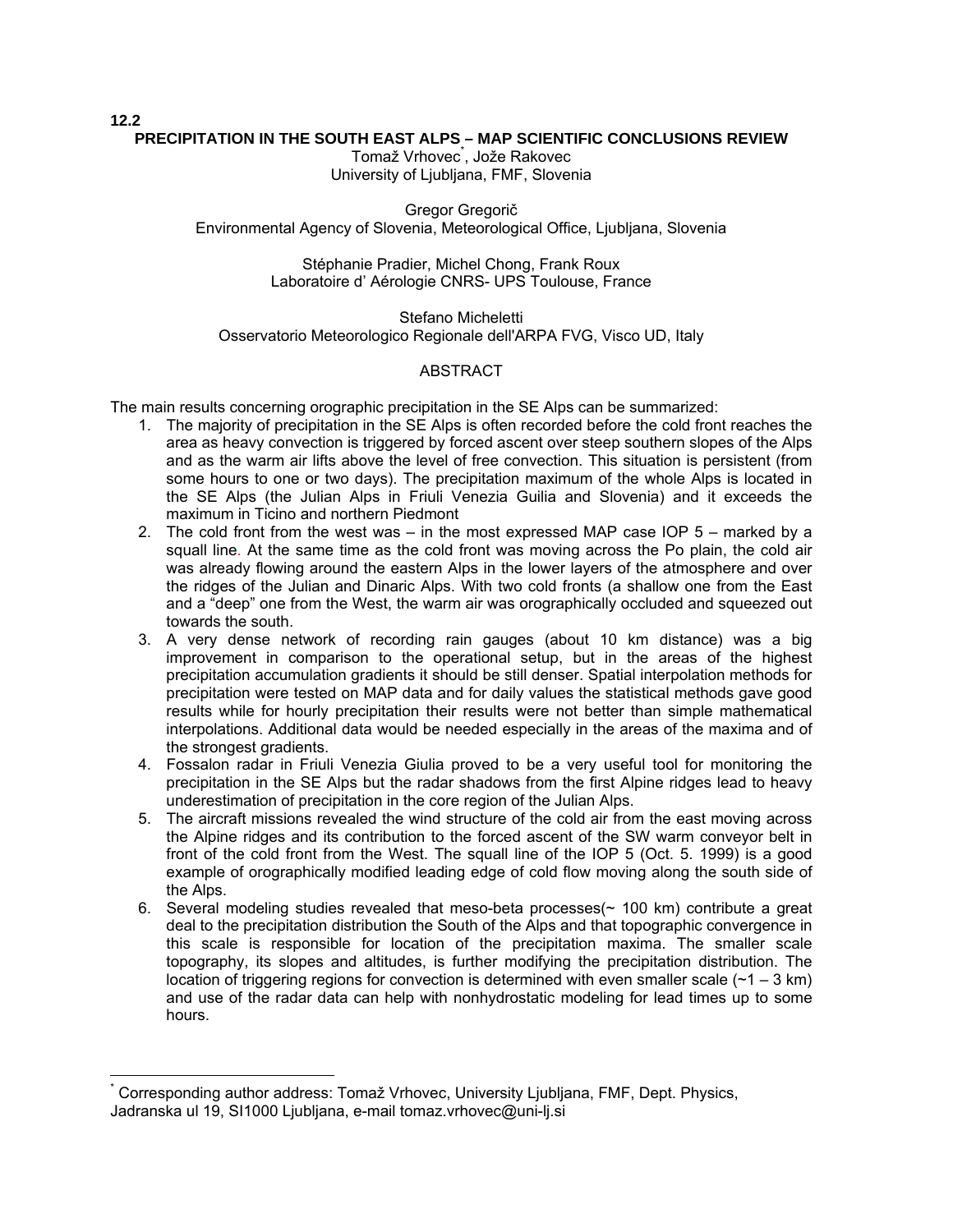#### **1. INTRODUCTION**

During MAP SOP (Sept. 7. – Nov. 15. 1999) the South East Alps were chosen as secondary - "mission" area for the »wet« MAP (P1 – Orographic precipitation). The area of the Julian and Karnic Alps is known (Frei and Schaer 1998) as an area of climatological precipitation maximum in the Alps. During MAP SOP in the SE Alps area there was a network of additional automatic rain gauges and the Friuli Venezia Giulia radar in Fossalon was operational (Kastelec and Vrhovec 2000). Several research flights with P3 and Electra research aircraft were performed (Pradier et al. 2002). In MAP SOP one excellent and several good precipitation

cases occurred in the area. The time distribution of precipitation during MAP SOP is depicted on Figure 1. Comparing the MAP SOP precipitation with the climatology (September – November, 1961 – 1990) for the area (Table 1) we can deduce that MAP SOP in 1999 was close to the climatological pattern.

Table 1. Number of days with precipitation exceeding daily threshold in the SE Alps for September – November 1961 – 1990 and MAP SOP.

| Daily           | climatology     |      | MAP SOP |
|-----------------|-----------------|------|---------|
|                 | mean            | max. |         |
| 1 mm            | 32              | 58   | 25      |
| $20 \text{ mm}$ | 12 <sup>°</sup> | 21   | 15      |
| 40 mm           |                 |      |         |
|                 |                 |      |         |



Figure 1. Daily accumulations of precipitation for 4 stations in the SE Alps for MAP SOP.

The most intense precipitation event in the SE Alps during MAP SOP was IOP 5 (Oct. 3- 4. 1999), but also IOPs 2b (Sept. 22.), 9 and 10 were strong. Detailed studies of MAP IOP 5 were published by Cheng et al. (2001), Pradier et al. (2002) and Vrhovec et al.,

(2004a). Several other studies concerning MAP SOP in the SE alps were published in the proceedings of various MAP – meetings (2000 - 2004), International Conferences on Alpine Meteorology (2001, 2003) and AMS Mountain Meteorology Conferences (2000, 2002).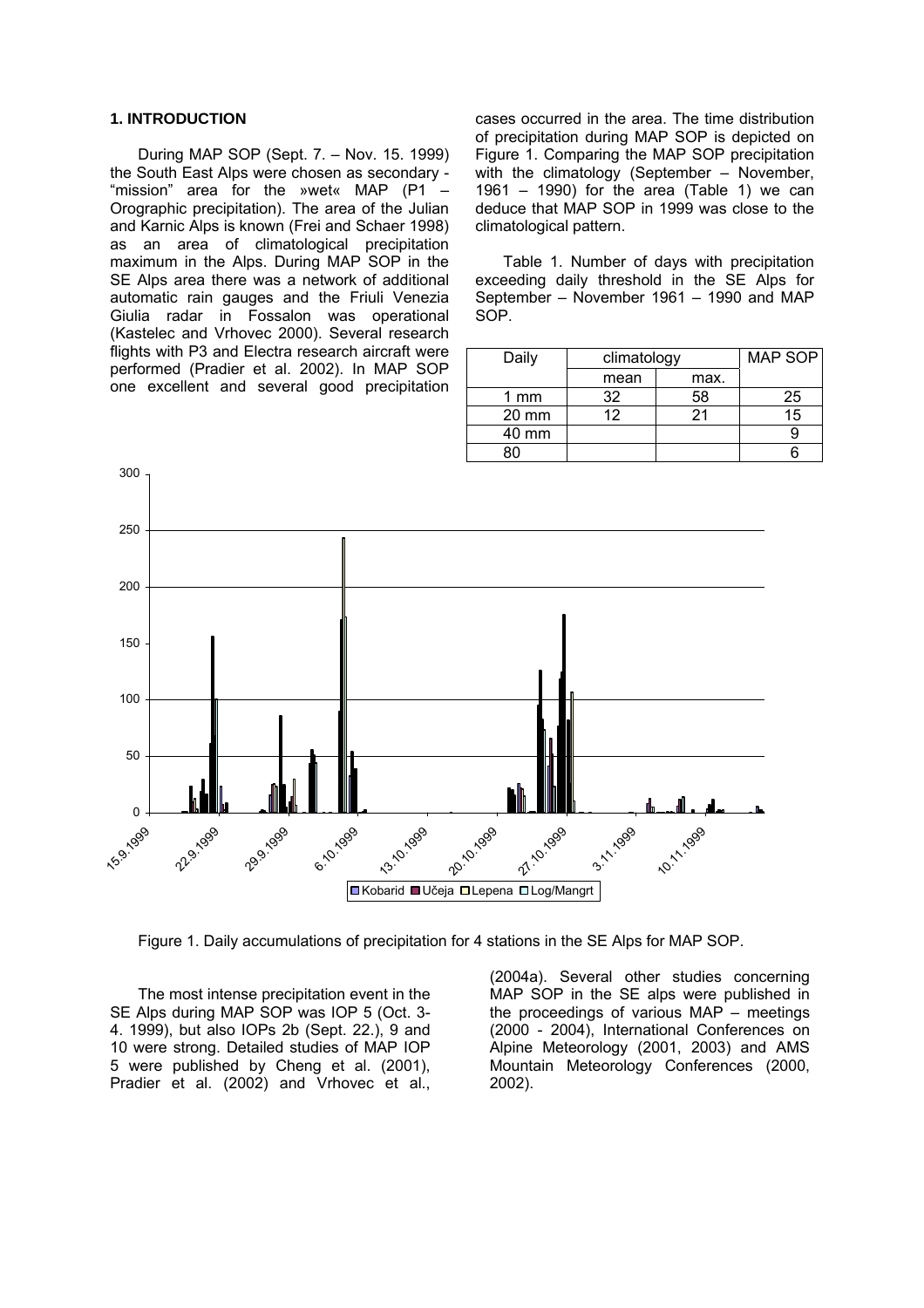# **2. LOCATION OF PRECIPITATION MAXIMUM**

The climatic precipitation maximum of the whole Alps is located in the SE Alps (the Julian Alps in Friuli Venezia Guilia and in Slovenia) and it exceeds the "western" maximum in Ticino and northern Piedmont (Frei and Schaer 1998). But the Ticino mountains are higher - up to 4500 m – while the SE Alps reach up to 3000 m. Both regions have steep south mountain slopes and both regions have concave topography. There is also a convex shape of Trentino mountains bulging soutwards between them (Figure 2).

The majority of precipitation in the SE Alps is often recorded before the cold front, associated with the Mediterranean cyclone, reaches the area (Vrhovec et al. 2001, Vrhovec et al., 2004a). Heavy prefrontal convection is triggered by forced ascent over steep southern slopes of the SE Alps and as the warm and moist air lifts above the level of free convection. This situation is persistent (from some hours to one or two days).



Figure 2: Relief of the Alps in a 10 km resolution and with 500m-spaced isohypses and the three sub-regions at Alps south side: Ticino (west), Trentino (centre), and Julian Alps (east) (from Rakovec et al. 2004)

The stable flow characteristics were studied (Rakovec et al. 2004) for idealized Alpine topography (as in Figure 3), similiar to the topographies used by Schneidereit and Schaer (2000), but with or without the southwards protruding bulge of Trentino Mts. and with or without Dinaric Alps (Figure 3),

as well as for the similar modifications of the realistic relief (Figure 2).

In simulations with idealized relief with both, the Dinaric Alps and the Trentino Mts. (Figure 3, upper panel), the stable SW flow splits before reaching the Trentino Mts. and flow converges into Ticino and somewhat less intense also into the SE Alps. Due to the Dinaric Alps there is a perpendicular deflection of basic SW flow along the winward Dinaric slopes creating a barrier jet. There is no deflection if the Dinarides are removed (Figure 3, bottom panel). So the W Alps and Trentino Mts. cause convergence of stable south flow into Ticino and the Dinaric Alps and the Trentino Mts. are the main factor of flow convergence in the SE Alps.



Figure 3. Vertical velocity (shaded contours, c.i. 0.1 m/s) and streamlines at z=50 m for stable southwesterly flow for two different idealized Alps. Height contours every 500 m (from Rakovec et al. 2004).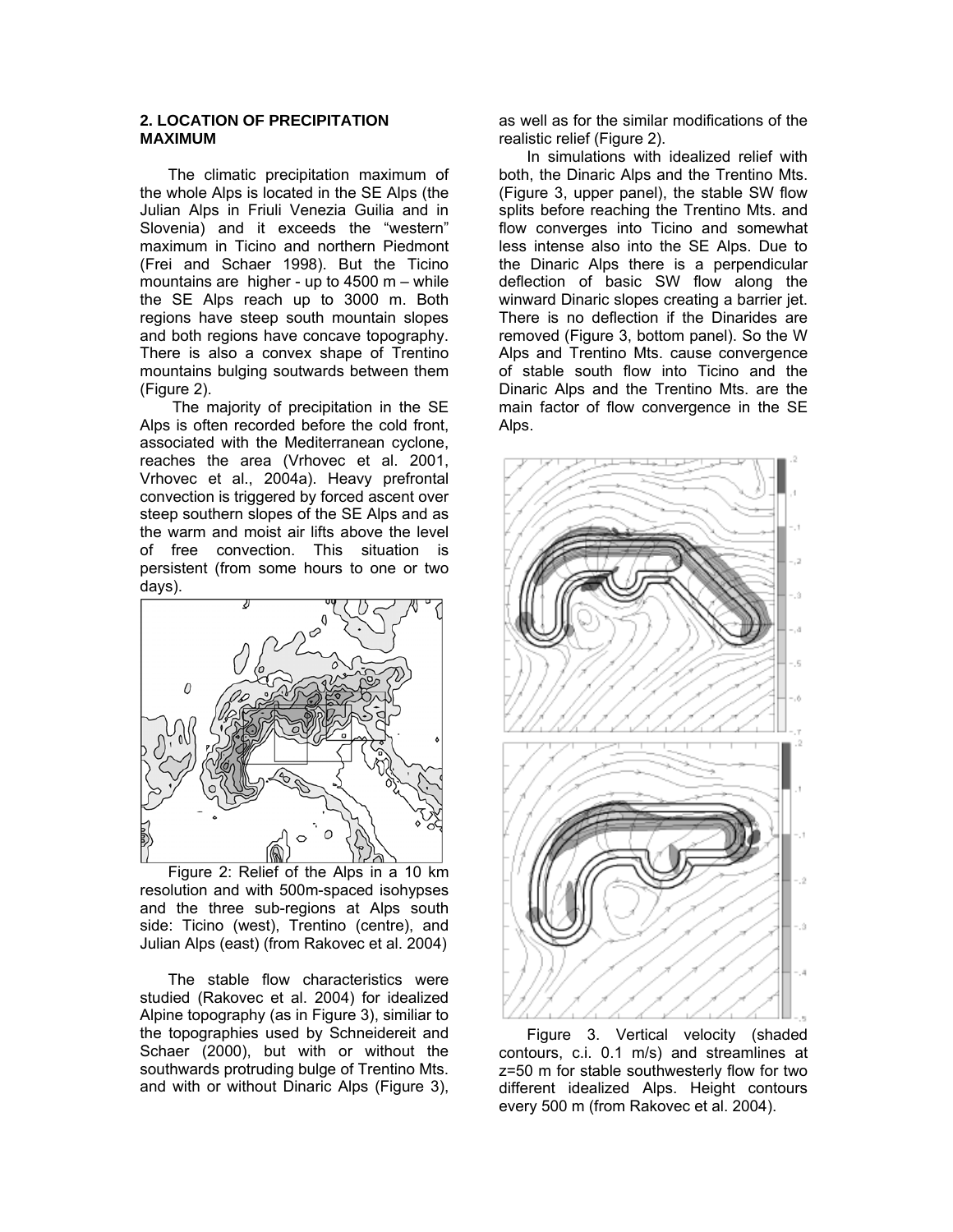For less stable cases the effect of concavity and of horizontal convergence is less evident. The majority of precipitation events on the south side of the Alps are associated with weakly stable moist S to SW flow. There were 15 such cases during MAP SOP and all of these days were simulated using hydrostatical models (like ALADIN) or nonhydrostatical models (like MM5 or Meso-NH). Simulating these 15 events with a nonhydrostatic model MM5 and aggregating precipitation we showed (Vrhovec et al. 2004b) that simulated precipitation corresponds well with the observed ones (Figure 4).



Figure 4. Total precipitation accumulation for the selected 15 days of MAP SOP a) simulated for real topography, b) observed and interpolated into 25 grids (from Vrhovec et al. 2004b).

The influence of topography shapes was studied in the scale above 200 km using both, idealized and real relief (Vrhovec et al. 2004). The case of idealized arc-shaped Alps including the Trentino Mts. (as in Figure 3, lower panel) causes a precipitation maximum in Ticino and to the south of Trentino with a drier gap in-between. Adding further the Dinaric Alps (1000 m lower than the Alps

proper, as in Figure 3, upper panel), precipitation in concave region of the Julian Alps was significantly increased.

Also the real topography was modified with removal of either the Trentino Mts. or the Dinaric Alps.



Figure 5. Simulated 24 h precipitation accumulation for IOP 2b Sept. 20. 1999 a) for real topography, b) for the Trentino Mts. removed with steep slopes, c) same as b) but with twice as gentle slope in Trentino. The wind vectors denote 24 h mean wind at every tenth grid point at 500 hPa (from Vrhovec et al.  $2004b$ ).

When the convex Trentino Mts. are removed (Figure 5b) new uniform and concave slopes form all along the south Alps. This modification cause a significant increase of precipitation in the modified shape of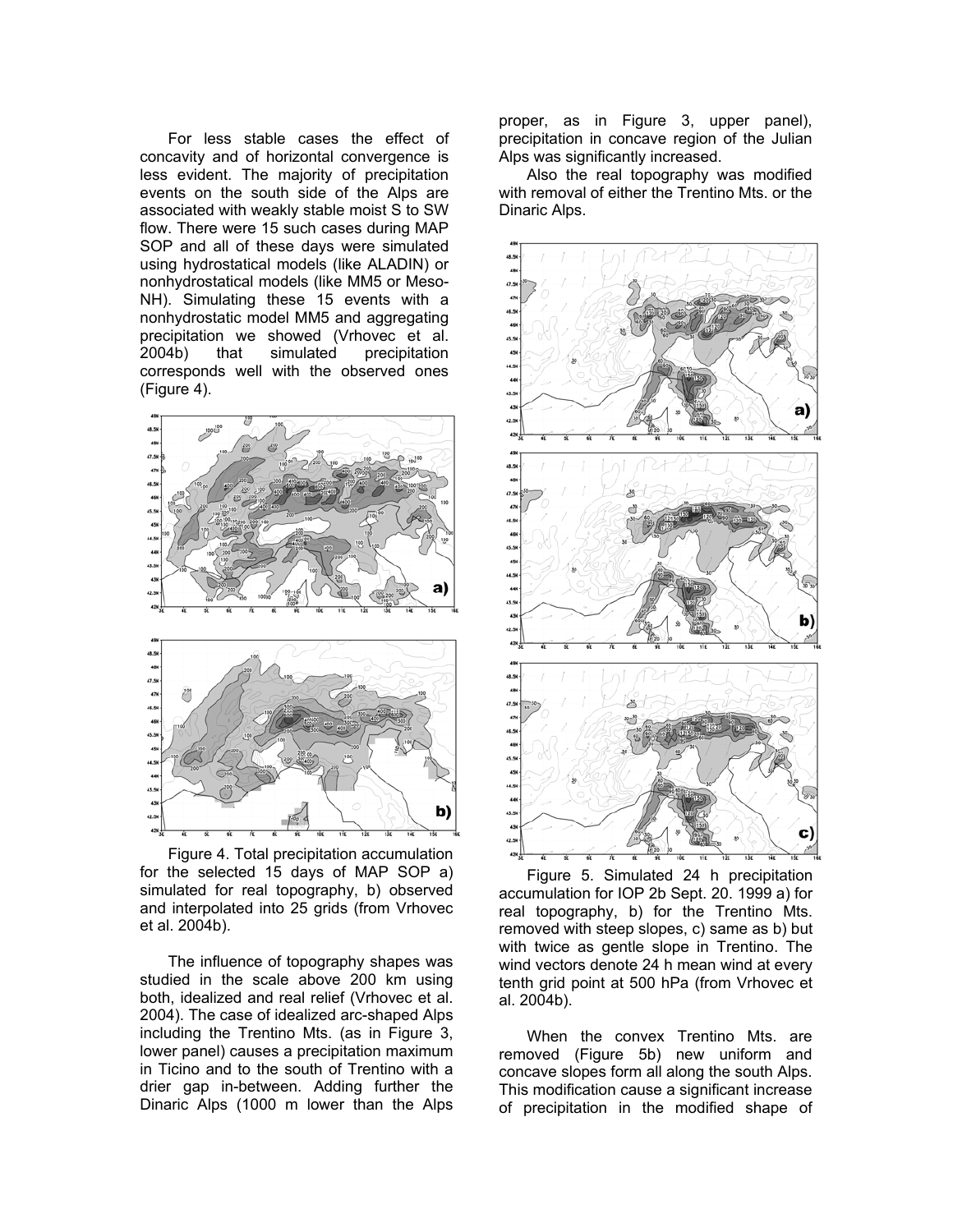topography. To test the influence of the steepness of the slopes were the slopes of the modified area made in two versions: one with twice as steep slopes as original and the other with the same topography gradient as the original. Precipitation is weaker for approximately one third over the gentler slopes (Figure 5c), while convergence of the horizontal wind becomes organized in an elongated belt ahead of the foothills in both cases. On that basis we estimate that about one third of precipitation increase in the new Trentino can be attributed to the increased, and the rest to the removal of the convex bulge.

The removal of the Dinaric Alps replaced concave region of the original topography with a convex. In this case the precipitation maximum located in the Julian Alps disappeared, as flow was no more forced to converge in this region. When we were using the real topography, both concave regions on the south side of the Alps (Ticino and the

Julian Alps) got their precipitation maxima.<br>The 15 MAP SOP cases a The 15 MAP SOP cases are representing a typical autumn sample of precipitation periods for the Northern Mediterranean and the Alps with unstable vertical stratification, so flow-over is not inhibited for the most of the atmosphere and just for some days at lower levels some blocking could be expected.

Flow-over regime was strongly modified by a convective activity - for majority of 15 events, especially for the events with the heaviest precipitation like IOP 2b, IOP 5 and IOP 8 thunderstorms and squall line were reported (Rotunno and Ferretti 2003, Pradier et al. 2002, Richard et al. 2003, Vrhovec et al. 2004a). The convective activity was limited to the locations where direct lifting to the level of free convection was enabled (the mountain crests must be high enough) and so precipitation accumulation was limited to the southern Alpine slopes. It is important to stress that at a 10 km resolution the slopes are still very moderate  $(10 - 25 \text{ m/km})$  while the slopes in a 1 km resolution are an order of magnitude higher.

To attain lifting of SE flow up to the level of free convection the mountains must be higher than this level. During MAP IOP 5 (Oct. 4-6 1999) the level of free convection was about 1500 m, so the first ridges of the SE Alps were not high enough to trigger the convection and the precipitation accumulation in the Friuli foothills of the Alps was of an order of magnitude lower than it was in the higher Alps, where convection was triggered (Figure 7).

Continous triggering of convection and advection of these thunderstorms across SE Alps was excellenty documented by OSMER FVG radar in Fossalon (Figure 6.)



Figure 6. Radar picture from Fossalon radar: upper panel for 4 Oct. 1999 00:26 UTC when prefrontal convection was the most intense, middle for 02:16 UTC with convection limited just to the highest ridges and lower panel when squall line was passing (09:06 UTC).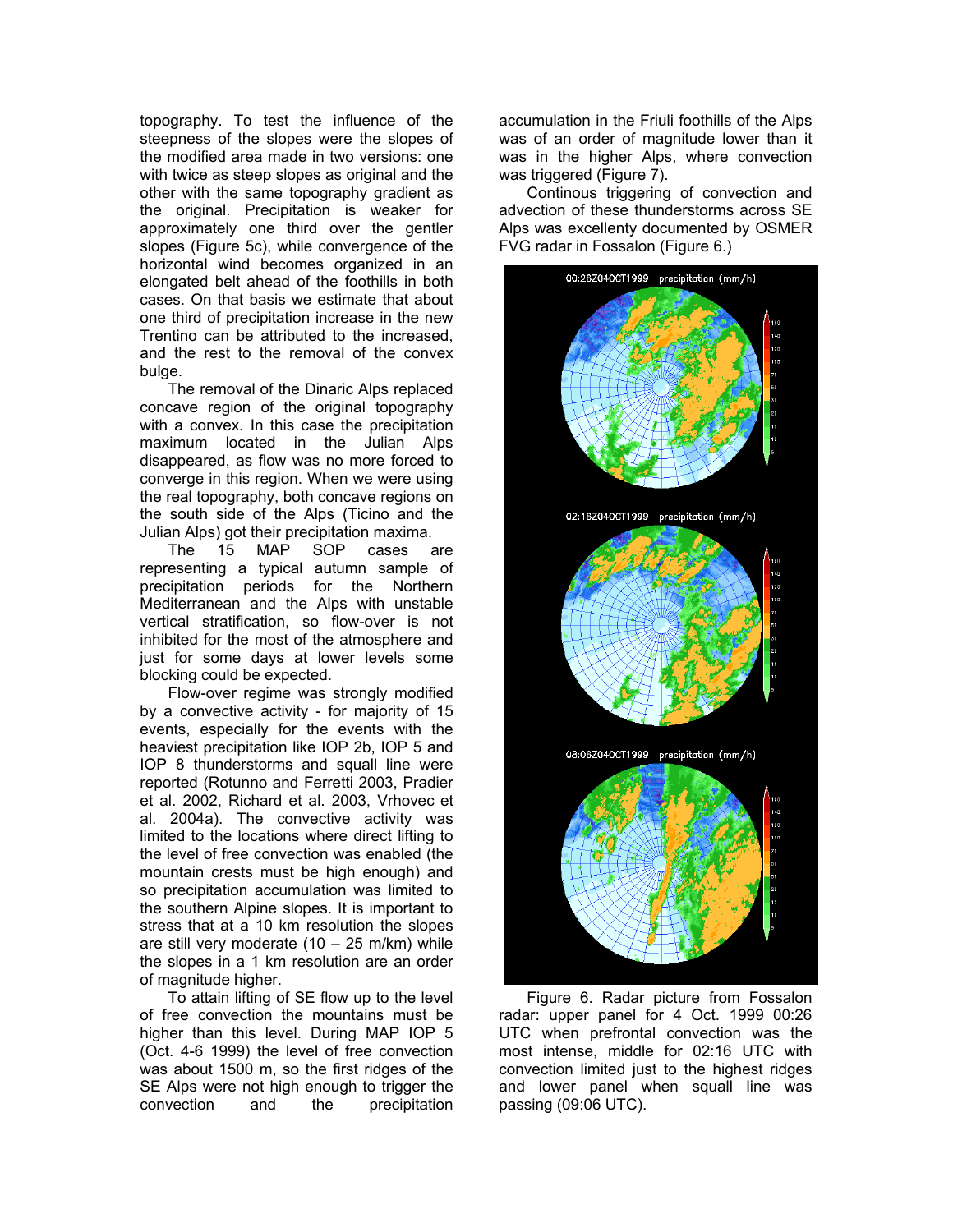

Figure 7. Hourly precipitation accumulation for the stations Soča and Udine for duration of MAP IOP 5, Oct 3 and 4 1999. Udine is located at the foothills of the SE Alps, Soča is in the Alps, along flow distance between the two stations is 40 km (from Vrhovec et al 2004a)

The summarised reasons why the precipitation maximum of the Alps is located in the SE Alps are:

a) Synoptic scale forcing of SW flow associated with the Mediterranean cyclones and their fronts.

b) Steep winward slopes of the mountains

c) No orographic obstacles on the winward side of SE Alps (while to the south of Ticino – before S or SW flow reaches the Alps – are the Apennines).

d) In stable flow cases convergence due to convex shape of topography.

e) In unstable cases convection triggered due to sufficient high mountains so that the level of free convection is attained.

f) The SE Alps are exposed to the SW conveyor belt for longer period of time than Ticino, as the cyclone is formed at the W rim of the Alps and it then moves towards E.

# **3. INFLUENCE OF FINE SCALE TOPOGRAPHY ON FLOW AROUND THE ALPS**

The role of the topography in fine scale was evaluated by examining the airflow and precipitation structure of MAP IOP 5 associated with the convective line from both airborne Doppler radar observations and numerical simulations (Pradier et al. 2002). The north-south Electra flight track between 0720 and 0735 UTC during the early stage of the line clearly identifies two flow regimes consisting of the warm south-southwesterly flow over the flat Friuli-Giulia plain and the Alpine windward slopes, and a cold northerlyto-northeasterly flow confined below 3-km altitude and descending the sloped terrain of the Julian Alps to the north.



of (a) radar reflectivity (contours every 10 dBZ) and wind vectors, and (b) vertical velocity (contour interval of  $0.5 \text{ m s}^{-1}$ ) as deduced from airborne Doppler radar observations at 0720-0735 UTC (from Pradier et al. 2002).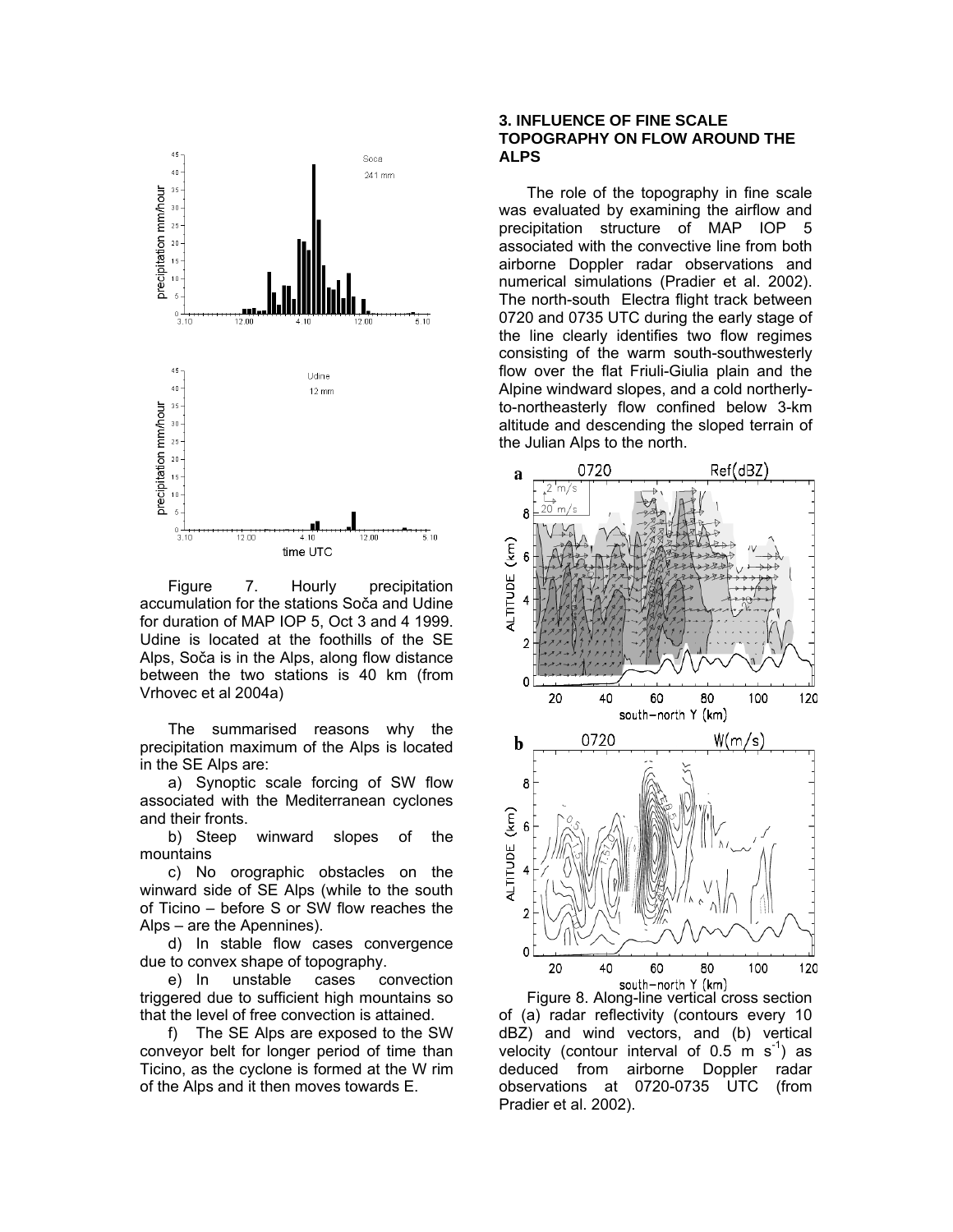The south-southwesterly flow prevailed within the heavy precipitation line over the plain and the apparent effect of the complex orography was to favor more active cells above the windward slope regions (Figure 8a, upper panel).

The vertical organization of the air motion and precipitation along the convective line reveals a cellular precipitation structure with three well-marked and regularly spaced (~20 km) updraft cores (Figure 8b, bottom panel). The two northernmost updraft cores (at  $y = 40$  and 60 km respectively) occurred over the upslope regions slightly a few kilometers ahead of the maximum slopes of the terrain, and they peaked at 3.5-4 km above the surface. The predominant core at  $y = 60$  km exceeded 5 ms<sup>-1</sup> at 5-km altitude. These cores resulted from combined effects of low-level convergence of southerly and northerly flow and of orographic forcing. To the north of the most active cell, i.e., to the north of the first elevated mountain peak with the steepest slope at  $y = 72$  km, there was an abrupt change in the precipitation and wind. The increase of horizontal flow is a well-known manifestation of orographic effects on airflow passing over a mountain (e.g., Grossman and Durran 1984), but this occurred at upper levels. The updraft outflow air that could detrain northwards may contribute to the observed relatively strong and stratified horizontal flow, in addition to the environmental pressure gradient forces aloft accelerating the flow along parcel trajectories. The transition to stratiform precipitation appears to be due to detrainment of ice particles in the southerly flow and subsequent fallout to the north.

Figure 9 shows the near-surface winds obtained from two 1-km resolution numerical simulations within a domain centered on the Friuli region, but with two different resolutions of the orography, using the Meso-NH model (Lafore et al. 1998). The CTRL experiment (Figure 9a) uses a 1-km topography, while the EXP experiment (Fig. 9b) considers a smooth 9-km topography interpolated onto the model grid.



Figure 9. Model-derived fields of nearsurface winds at 0900 UTC over the Friuli and Slovenia region, with (a) high 1-km, and (b) smooth 9-km topography resolution. Shaded regions represent terrain heights above 500, 1500, and 2500 m. Heavy solid and dashed lines indicate the cold and warm front locations, respectively (from Pradier et al. 2002).